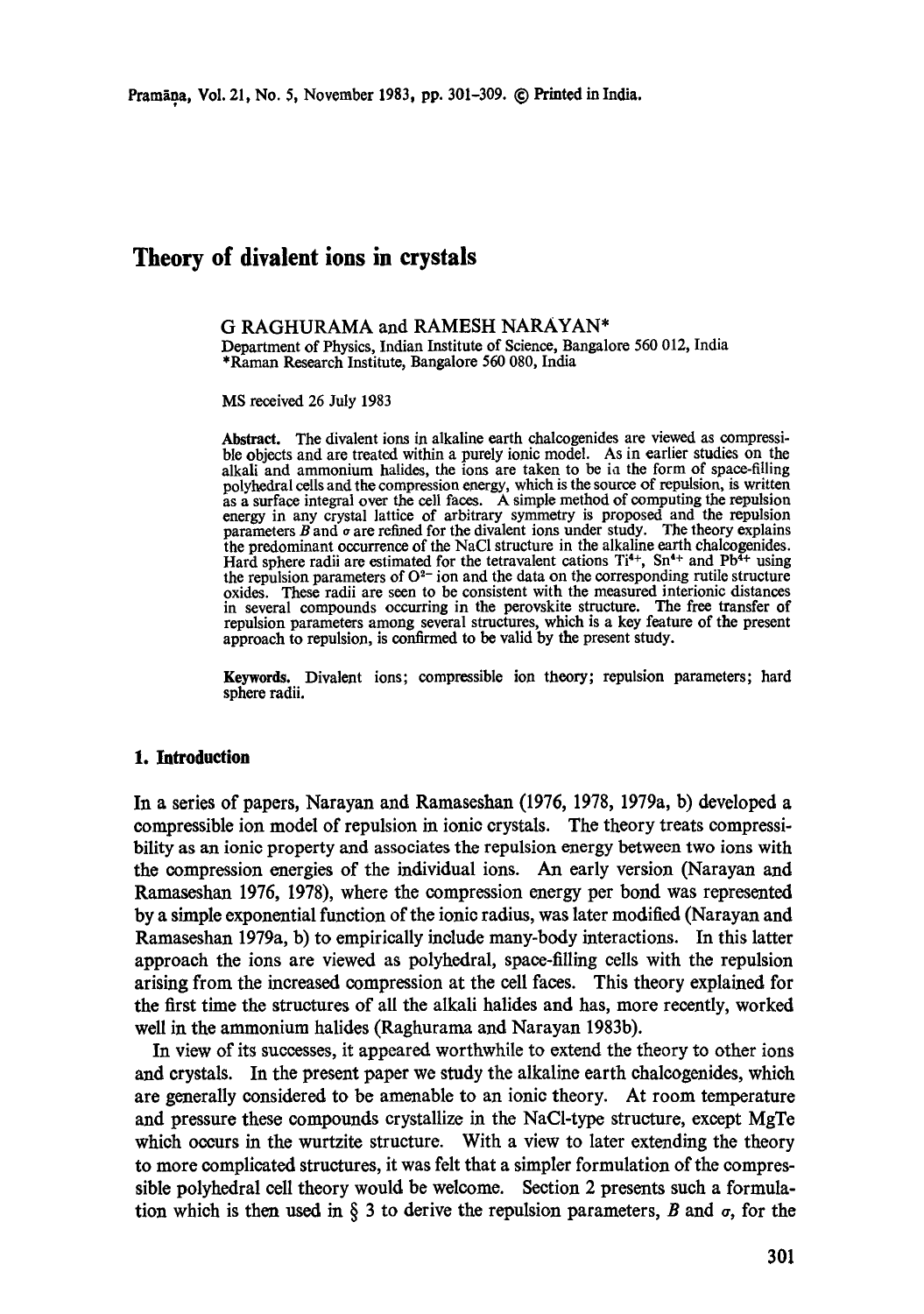divalent ions. A study of the structural stability of alkaline earth chaleogenides is carried out in  $\S$  4, where the theory is found to correctly predict the predominant occurrence of the NaCl structure. In  $\S$  5, the theory is extended to the noncubic rutile structure and hard sphere radii for tetravalent ions are derived. The radius of  $Ti<sup>4+</sup>$  ion is found to be consistent with the experimental electron density map. Also, the radii of  $Ti^{4+}$  and  $Sn^{4+}$  fit the lattice spacings of several perovskite type crystals.

## **2. Simplified area theory**

In the compressible ion model (Narayan and Ramaseshan 1979 a, b) a radius is associated with an ion in the direction of each of its nearest and next nearest neighbours. The ion is then pictured to be in the form of a polyhedron whose faces are perpendicular to the interionic bonds at distances from the ion centre equal to the corresponding radii. For each bond the sum of the radii of the ions is taken to be equal to the bond length and so the whole crystal is made up of space-filling polyhedra. The compression energy at the face i of an ion of polyhedral shape is assumed to be of the form

$$
W_{\text{rep}} = \frac{B}{2\pi} \int \int \exp\left(-\left(r'\left(s\right)/\sigma\right) \, \mathrm{d}s,\tag{1}
$$

where  $r'(s)$  is the distance from the centre of the cell to an area element ds on the face and the integral is over the face area. B and  $\sigma$  are the repulsion parameters for the ion under consideration. The cell face can be approximated to a circle of equal area (Narayan and Ramaseshan 1979b) and we can then write the compression energy of the ith face as

$$
W_{\text{ren. }i} = B\sigma \left[ (r_i + \sigma) \exp \left( -r_i/\sigma \right) - (l_i + \sigma) \exp \left( -l_i/\sigma \right) \right],\tag{2}
$$

where  $r_i$  is the distance to the *i*th face from the ion centre (referred to as the 'radius' of the ion) and  $l_i$  is the distance to the circumference of the corresponding circular cell face. The  $l_i$ 's depend on the interionic distance r as well as the crystal structure. Detailed formulae are given by Narayan and Ramaseshan (1979b) for the NaC1, CsCI and ZnS structures. However, the labour involved in deriving exact formulae for the different  $l_i$  can become quite excessive when one deals with other lower symmetry structures and this would defeat the very purpose of the present approach which seeks to develop a simple semi-empirical theory of repulsion. We present here an alternative simplified approach, where  $l_i$  is computed in terms of only the co-ordination number and ionic radii.

If there are n faces symmetrically disposed at equal distances from the ion centre, the solid angle subtended by each face at the centre is  $\phi = 4\pi/n$ . If the *n* faces are at different distances  $r_i$  from the centre, we may define a weighted average distance  $r_{\rm av}$  as

$$
r_{\rm av} = \frac{1}{n} \sum_{i} r_i. \tag{3}
$$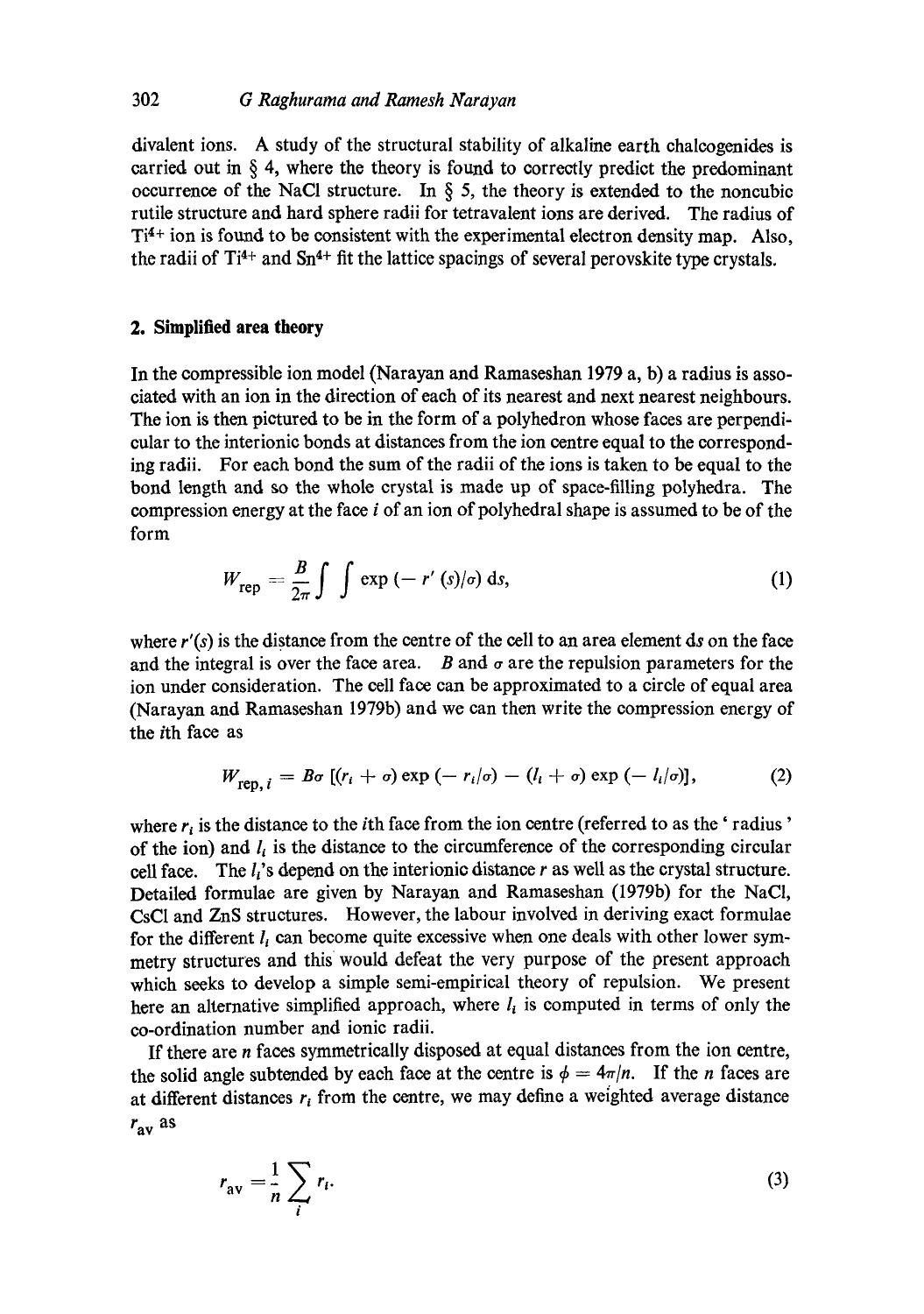If  $r_i < r_{av}$ , the solid angle subtended by such a face will be greater than  $4\pi/n$  while the reverse will be true when  $r_i > r_{av}$ . Motivated by this we approximately write

$$
\phi_i = 4\pi \{1/n + K/2 \, [1 - (r_i/r_{\rm av})]\},\tag{4}
$$

where we have written  $\phi_i$  in a form which ensures that  $\sum_i \phi_i = 4\pi$ . K is a suitable constant which has to be determined. It can be easily shown that (4) leads to the following relation for  $l_i$ 

$$
l_i = \frac{r_i}{1 - 2/n + K(r_i/r_{av} - 1)}.\tag{5}
$$

The constant K has been estimated to be 0.85 by a least squares fit to the known exact values of the  $l_i$ 's (Narayan and Ramaseshan 1979b) in the NaCl, CsCl and ZnS structures.

The main advantage of relation (5) is that the only inputs required for the calculation of  $l_i$  are the number of nearest and next nearest neighbours and the corresponding radii. This formula, when applied to the alkali halides, reproduces the interionic distances and compressibilities with RMS deviations of only  $0.23\%$  and  $0.47\%$  respectively from the exact results of Narayan and Ramaseshan (1979b).

#### **3. Repulsion parameters for divalent ions**

Using the experimental data on the lattice spacings and compressibilities of the alkaline earth chalcogenides as a function of pressure, we have refined the parameters B and  $\sigma$  for all the constituent ions.

The free energy per molecule of the crystal is given by

$$
W_L = -\frac{Ae^2}{r} - \frac{C}{r^6} - \frac{D}{r^8} + W_{\text{rep}} + PV,
$$
 (6)

where r is the nearest neighbour distance,  $P$  the pressure and  $V$  the volume per molecule. The Madelung constant  $A$  is known for the structures of interest (Tosi 1964). The van der Waal's coefficients C and D can be calculated (Narayan and Ramaseshan 1978) in terms of the polarisabilities of the ions and the effective number of participating electrons (Kim and Gordon 1974). However, we have recently shown (Raghurama and Narayan 1983a) that the polarisabiIities of the chalcogen ions cannot be considered to be constants but must be taken to vary in the form

$$
a_{\text{anion}} = a_0 \left( r/3 \right)^n, \tag{7}
$$

where the *n* value is 0.9. The effect is quite considerable and has to be taken into account.

In our calculations on the alkaline earth chalcogenides, the repulsion energy was computed using the simplified formulae (5). The actual procedure of optimising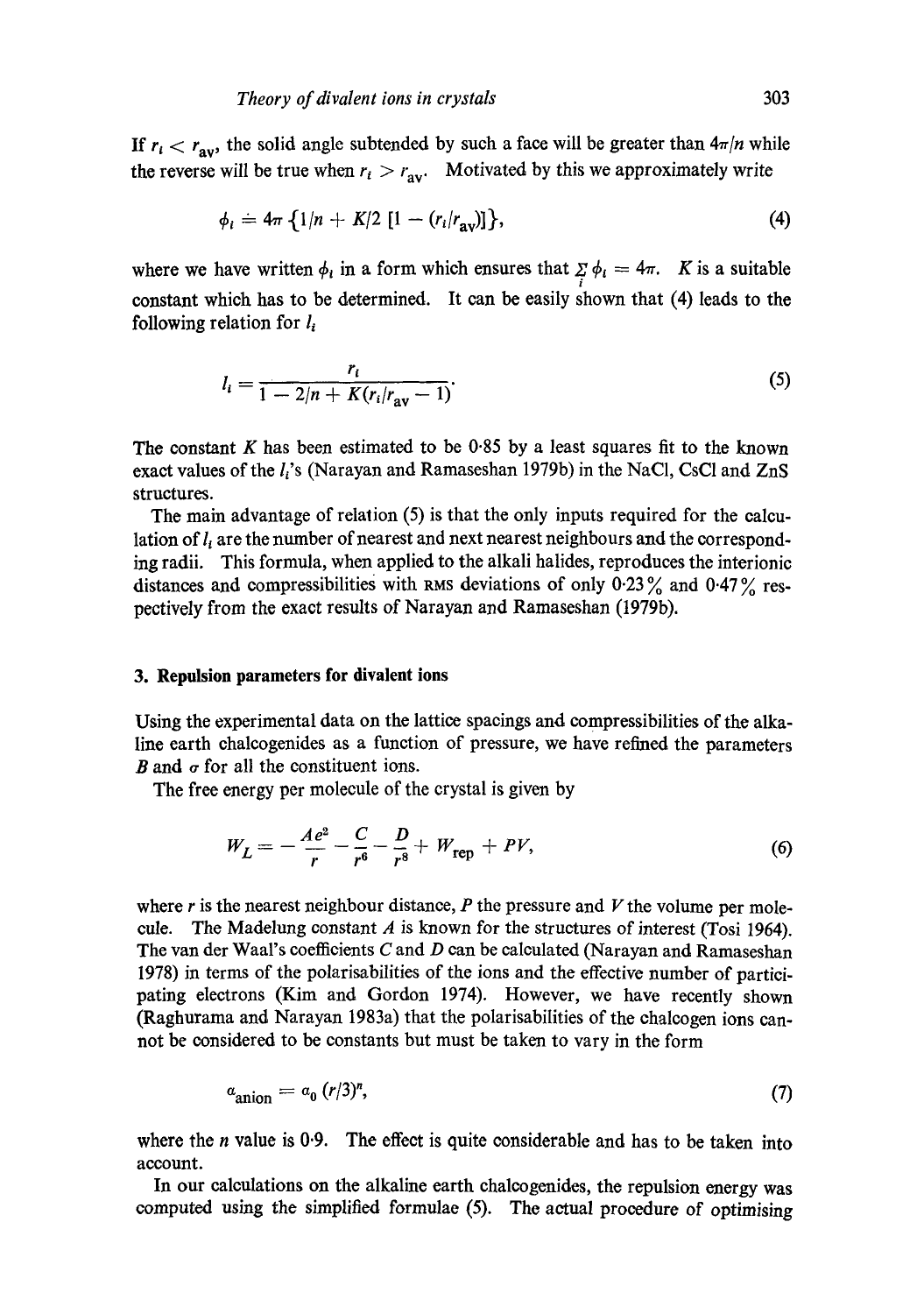the repulsion parameters B and  $\sigma$  is explained elsewhere (Narayan and Ramaseshan 1976, 1979b). In table 1 we give the refined parameters of the divalent ions. During the refinement, we included data on Pb, Sm, Eu and Yb ehaleogenides and the parameters of these ions are also given. The RMS error between the calculated and observed interionic distances r in all the crystals included in the refinement is  $0.76\%$  while for  $d^2 W_L/dr^2$  it is  $\sim 17\%$ . The comparatively large error in the second differential (which is essentially proportional to the bulk modulus) could perhaps imply that our purely ionic model of these crystals is an over simplification.

Using the repulsive parameters of the chalcogen ions, we can determine repulsion parameters for other divalent cations. However, considering the low compressibility of cations compared to anions, we can assume the cations to be hard spheres to a first approximation. Then we have only one parameter per ion, the hard sphere radius, which can be fitted to reproduce the experimental interionic distances of the corresponding chalcogenides. The results for Fe<sup>2+</sup>, CO<sup>2+</sup>, Ni<sup>2+</sup>, Mn<sup>2+</sup> and Cd<sup>2+</sup> are given in table 2.

#### **4. Structural stability studies**

The compressible ion theory has been shown to satisfactorily explain the structures of the alkali and ammonium halides as well as the pressure and thermal transitions

| Ion                | $B$ (ergs/cm <sup>2</sup> )     | $\sigma(\AA)$ |  |
|--------------------|---------------------------------|---------------|--|
| $\mathbf{Mg}^2$ +  | $9.832 \times 10^{10}$          | 0.0750        |  |
| $Ca^{2+}$          | $6.827 \times 10^{11}$          | 0.0784        |  |
| $\mathrm{Sr^{2+}}$ | $2.271 \times 10^{11}$          | 0.0900        |  |
| Ba <sup>2+</sup>   | $9.110 \times 10^{10}$          | 0.1050        |  |
| $Pb^{2+}$          | $5.176 \times 10^{10}$          | 0.1060        |  |
| $Sm^{2+}$          | 5.985 $\times$ 10 <sup>12</sup> | 0.0769        |  |
| $Eu^{2+}$          | $1.432 \times 10^{14}$          | 0.0662        |  |
| Yb <sup>2+</sup>   | $3.840 \times 10^{15}$          | 0.0556        |  |
| O2-                | $9.672 \times 10^{6}$           | 0.2179        |  |
| $S^{2-}$           | $9.445 \times 10^{6}$           | 0.2646        |  |
| $Se^{2-}$          | $7.959 \times 10^{6}$           | 0.2867        |  |
| $Te^{2}$           | $9.865 \times 10^{6}$           | 0.2933        |  |

**Table** I. Repulsion parameters of divalent ions.

**Table 2.** Hard sphere radii of some divalent ions.

| Ion       | Hard sphere<br>radius (A) |  |
|-----------|---------------------------|--|
| $Cd2+$    | 1.297                     |  |
| $Mn^{2+}$ | 1.127                     |  |
| $Fe2+$    | 1.075                     |  |
| $Co2+$    | 1.064                     |  |
| $Ni2+$    | 1.033                     |  |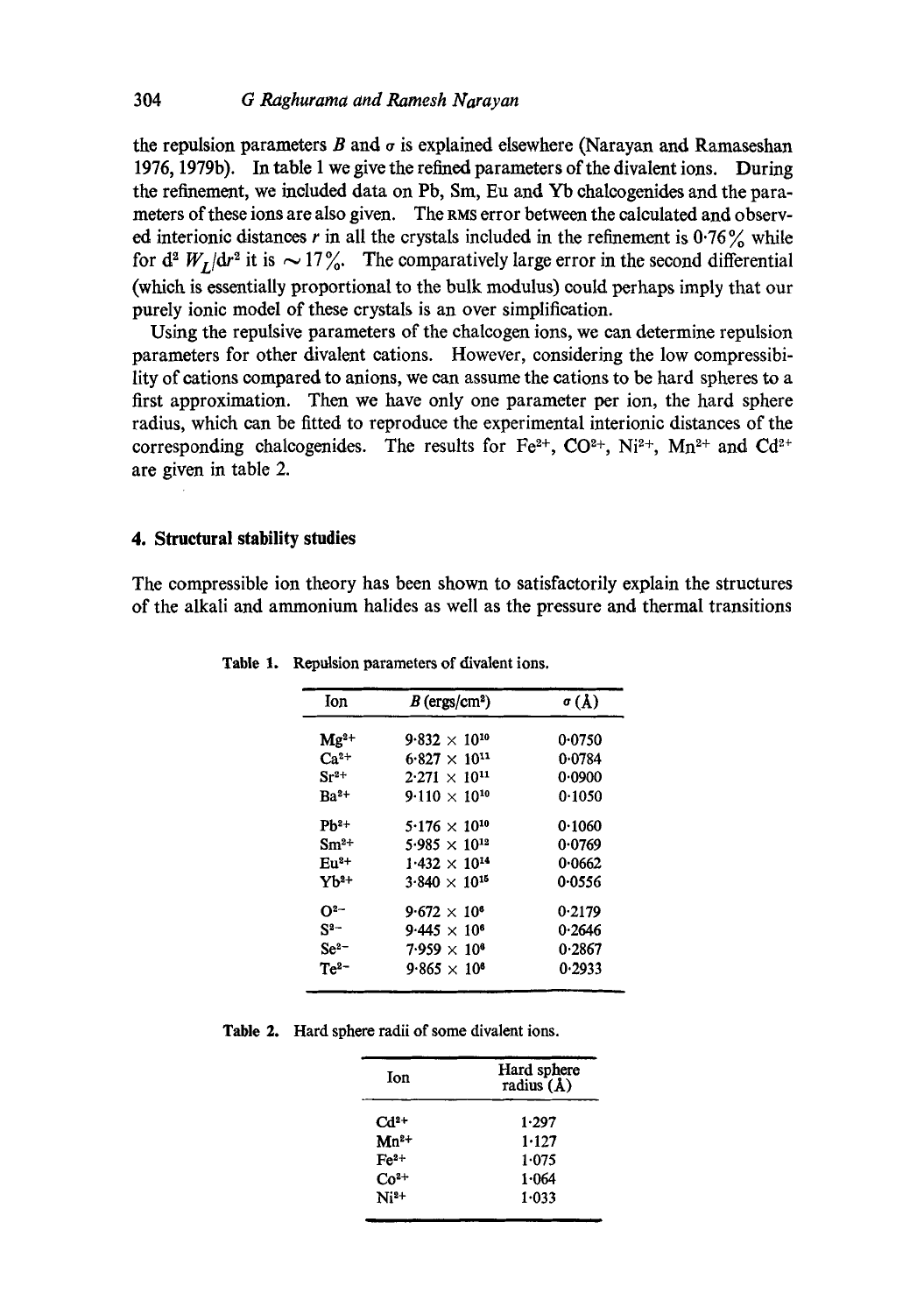in these crystals, (Narayan and Ramaseshan 1979a, b; Raghurama and Narayan 1983b). We have carried out a similar study on the alkaline earth chalcogenides.

Experimentally, the most stable structure here happens to be the NaCI type, except for MgTe which exhibits a wurtzite type structure. The calculated free energies at 0°K of the various dichalcogenides were compared with the NaCI, CsCI and ZnS structures. The results showed that all the ehalcogenides prefer the NaC1 structure --even MgTe is predicted to occur in this phase. Thus, while the theory correctly identifies the NaCI structure as being the most likely, it appears to overestimate the stability of this phase. We note that the energy differences between the three structures is only about  $1\%$  of the total lattice energy. Apart from the Coulomb interaction, the other contributions to the free energy have been calculated through empirical models which could be in error. For instance, an error in the evaluation of the van der Waal's interaction cannot be ruled out. Also, we have completely neglected any possible covalency. At this stage, it is difficult to identify the precise source of the trouble.

## **5. Extension to rutile structure**

One of the attractive features of the compressible ion theory is that the repulsion parameters are structure-independent and depend only on the ions concerned. Once the parameters  $B$  and  $\sigma$  of an ion have been determined from any set of experimental data the same parameters can be used for that ion in any other crystal in which it occurs. Thus, having obtained the parameters of the  $O^{2-}$  ion, we are now in a position to use them in other oxides. An interesting class of crystals are dioxides in the rutile structure. Calculations with these crystals would be an ideal opportunity to test the theory in a non-cubic structure.

Rutile has a tetragonal lattice with two molecules per cell (Wyckoff 1963). The atomic positions are (see figure 1)



Figure 1. The unit cell of the tetragonal crystal rutile. The numbers refer to the bond types referred to in the text.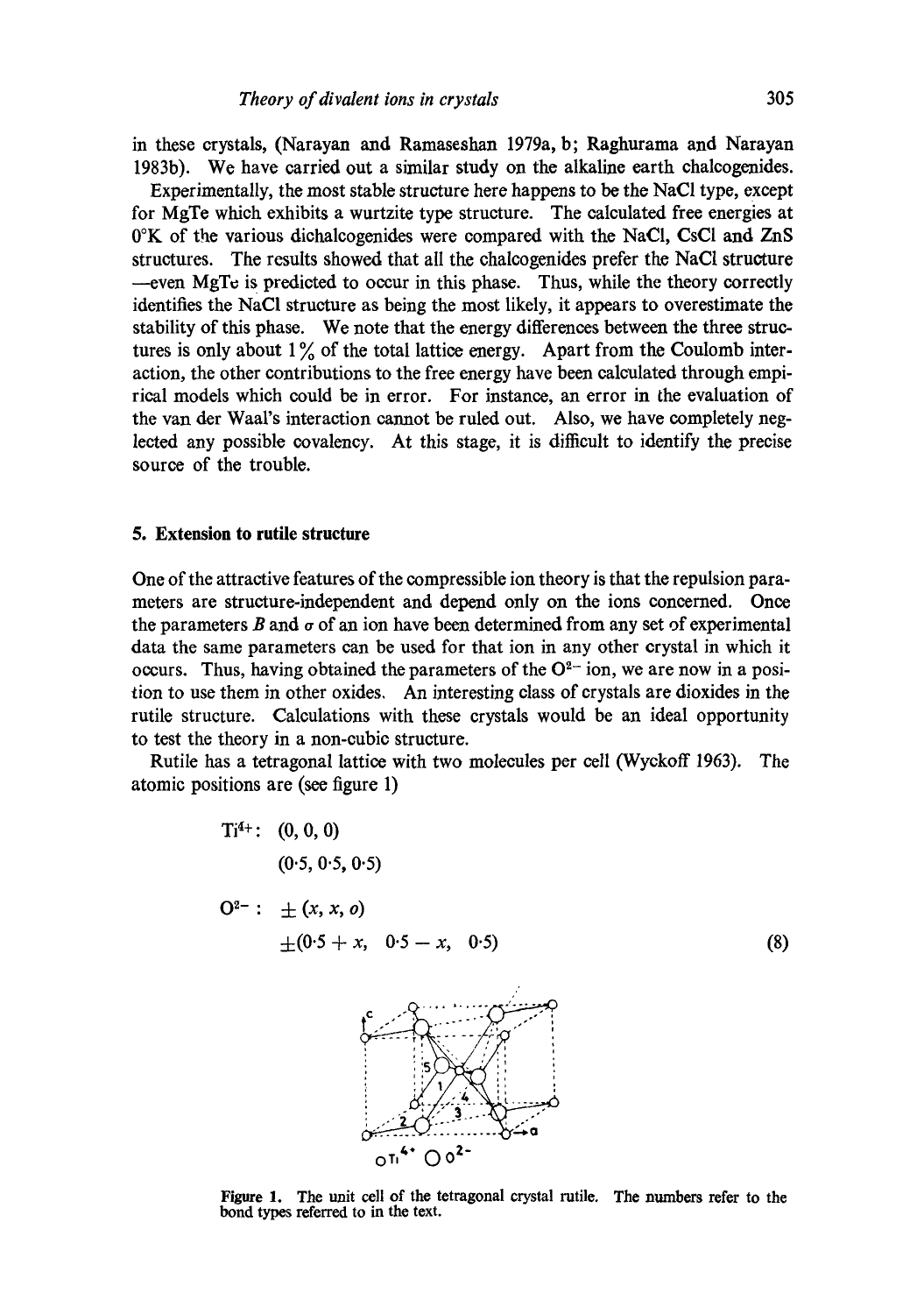The x value is  $\sim 0.305$  in the oxides of interest to us. Each cation is held in a distorted oxygen octahedron, two oxygens being at a slightly different distance compared to the other four. The anion sites are non-eentrosymmetric and thus the electric fields at these locations are non-zero. This leads to induced dipoles on the oxygen ions and thereby an additional polarisation energy. Though this contribution is not very significant (Bertaut 1978), for completeness we have included it in the free energy. Hence, we have per molecule

$$
W_L(r) = -\frac{Ae^2}{r} - \frac{C}{r^6} - \frac{D}{r^8} + 2 \left[ W_{\text{rep}} - \frac{1}{2} \alpha E^2 \right],
$$
 (9)

where the first term is the Coulomb attraction which we have calculated by the method of non-overlapping charges (Bertaut 1978), the second and third terms represent the van der Waal's attraction, and  $W_{\text{rep}}$  is the compression energy per anion. We take the cation to be a hard sphere and hence there is no corresponding contribution to  $W_{\text{ren}}$ . The last term in (9) represents the polarisation energy, where  $\alpha$  is the anion polarisability [see equation  $(7)$ ] and E is the magnitude of the electric field at the oxygen site. The factor of 2 accounts for two anions per molecule. The magnitude of the electric field at the anion site can be written as

$$
E=S_E e/r^2,
$$

where  $S_E$  is a lattice sum which we have evaluated using the method of Bertaut (1978). To make the treatment simple, the position parameter  $x$  in (8) is fixed at 0.305 and the *c/a* ratios in the various crystals are taken to be the experimentally observed values. The coefficients C and D are given in terms of the appropriate lattices sums  $S_{ij}$  and  $T_{ij}$ as

$$
C = c_{+-} S_{+-} + c_{++} S_{++} + c_{--} S_{--},
$$
  
\n
$$
D = d_{+-} T_{+-} + d_{++} T_{++} + d_{--} T_{--},
$$
\n(10)

where  $c_{ij}$  and  $d_{ij}$  are ion-dependent coefficients. The lattice sums of interest could not be found in the literature and were computed by summing in direct space (table 3).

We have studied three oxides *viz*  $TiO<sub>2</sub>$ ,  $PbO<sub>2</sub>$  and  $SnO<sub>2</sub>$ . The polarisabilities of the cations Ti<sup>4+</sup>, Pb<sup>4+</sup> and Sn<sup>4+</sup> were taken to be 0.185, 1.12 and 3.4  $\AA$ <sup>3</sup> respectively (Tessman *et al* 1953; Shanker and Verma 1976). The repulsion energy associated with the anion compression was computed using  $(2)$  and  $(5)$ . Each anion has 3 surrounding cations. In TiO<sub>2</sub>, two of the Ti<sup>4+</sup> ions are at a shorter distance (Ti-O bonds marked 1 in figure l) compared to the third (Ti-O bond, 2 in figure 1). The situation is reversed in  $SnO<sub>2</sub>$  and PbO<sub>2</sub>. There are a total of 11 next nearest neighbours around each  $O^{2-}$  ion. These are distributed in groups of 1, 8 and 2 ions (the corresponding O-O bonds are marked 3, 4 and 5 in the figure). Thus the compression energy of each anion is

$$
W_{\text{rep}} = 2W_{-+}^{(1)} + W_{-+}^{(2)} + W_{--}^{(3)} + 8 W_{--}^{(4)} + 2 W_{--}^{(5)} , \qquad (11)
$$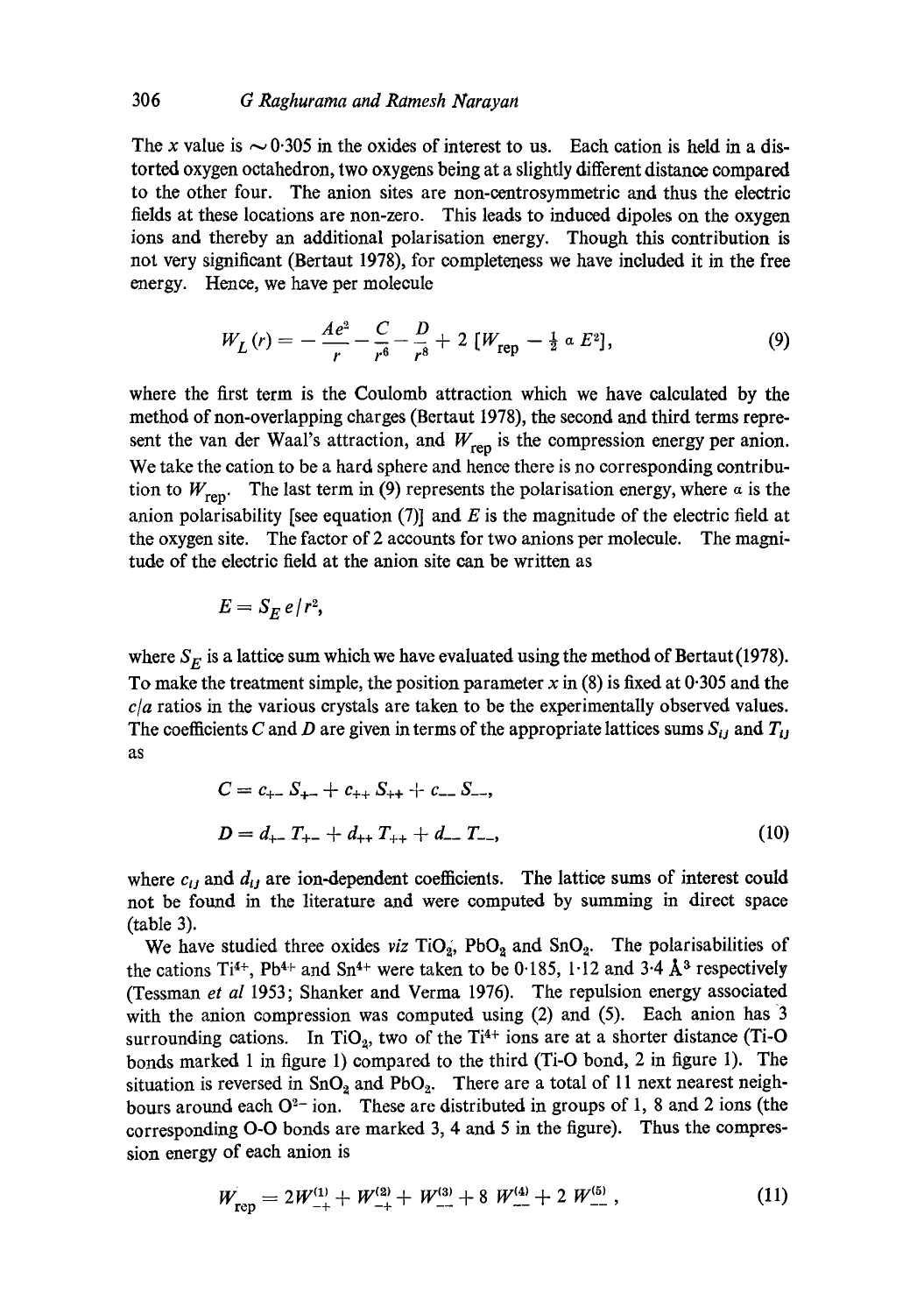|                                             | TiO <sub>2</sub> | SnO <sub>2</sub> | PbO <sub>2</sub> |
|---------------------------------------------|------------------|------------------|------------------|
| Input Data                                  |                  |                  |                  |
| a(A)                                        | 4.593            | 4.737            | 4.946            |
| c(A)                                        | 2.959            | 3.186            | 3.379            |
| $r(\text{\AA})$                             | 1.948            | 2.060            | 2.171            |
| $\boldsymbol{A}$                            | 19.099           | 19.129           | 19.025           |
| $S_E$                                       | 0.736            | 0.428            | 0.320            |
| $S_{+-}$                                    | 6.318            | 6.657            | 6.788            |
| $S_{++}$                                    | 0.230            | 0.238            | 0.241            |
| $S_{--}$                                    | 1.655            | 1.780            | 1.828            |
| $T_{+-}$                                    | 5.861            | 6.272            | 6.435            |
| $T_{++}$                                    | 0.072            | 0.073            | 0.073            |
| $T_{--}$                                    | 0.725            | 0.804            | 0.835            |
| <b>Results</b>                              |                  |                  |                  |
| Cation radius<br>$r_{-}(\lambda)$           | 1.196            | 1.340            | 1.348            |
| $d^2 W_I/dr^2$<br>$(10^6 \text{ erg/cm}^2)$ |                  |                  |                  |
| Calculated                                  | 2.350            | 2.213            | 2.072            |
| Experimental                                | 2.18             |                  | .                |

Table 3. Calculations on oxides in the rutile structure.

where the superscripts describe which type of contact is involved (figure 1 gives the code). Each term in (11) can be written in terms of  $B_$  and  $\sigma_$  using (2) and (5). The total free energy  $(9)$  is minimised with respect to the shortest interionic distance r. The equilibrium condition at temperature  $T$  is given by (Hildebrand 1931),

$$
\frac{dW_L(r)}{dr} = \frac{3V}{r}(T\beta/K) \,, \tag{12}
$$

where  $\beta$  is the coefficient of thermal expansion and K is the compressibility. The experimental values of  $\beta$  and K were taken from Krishna Rao (1973), Ming and Manghnani (1979) and Hazen and Finger (1981).

The radius of the tetravalent cation was optimised in each of the three dioxides studied so as to fit the experimentally observed interionie distance. The input data are given in table 4 along with the results. The calculated radii are much larger than the standard values. For example, we obtain a radius of  $1.2 \text{ Å}$  for Ti<sup>4+</sup> ion which is almost double the value  $(0.76 \text{ Å})$  quoted by Shannon (1976). From the available electron density map of TiO<sub>2</sub> (Baur 1956), we deduce the 'experimental' radius of Ti<sup>4+</sup> to be  $\sim$  1.15 Å. We consider this a strong experimental confirmation of our calculated radii. Moreover, our predicted compressibility of TiO<sub>2</sub> is within  $8\%$ of the measured value, again establishing the validity of our theory.

Another way to check the tetravalent cation radii is to predict the interionie distances in other structures where these ions may occur; *e.g.* the perovskite family. The results in table 4 show that the RMS error in the predicted cell dimensions in a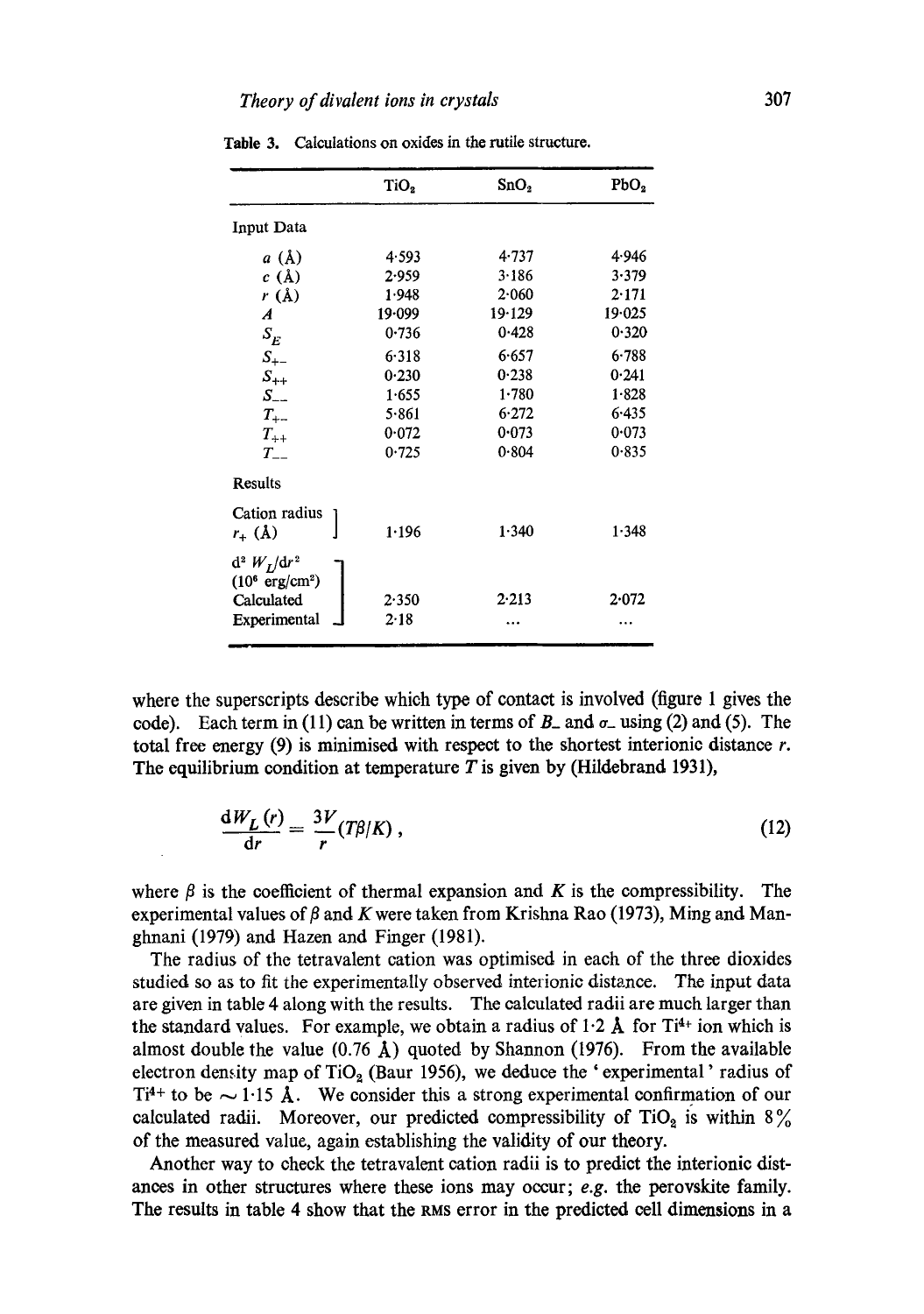| Crystal              | Cubic cell parameter $(A)$ |              | $d^2 W_I/dr^2$ (10 <sup>5</sup> ergs/cm <sup>2</sup> ) |            |              |            |
|----------------------|----------------------------|--------------|--------------------------------------------------------|------------|--------------|------------|
|                      | Calculated                 | Experimental | $%$ error                                              | Calculated | Experimental | $\%$ error |
| BaTiO <sub>3</sub> * | 4.049                      | 4.012        | 0.92                                                   | 7.63       | 5.99         | 27.4       |
| CaTiO <sub>3</sub>   | 3.908                      | $3 - 840$    | 1.77                                                   | 7.69       |              |            |
| SrTiO <sub>3</sub>   | 3.958                      | 3.904        | 1.38                                                   | 7.75       | 6.34         | 22.0       |
| BaSnO <sub>3</sub>   | 4.155                      | 4.117        | 0.92                                                   | 6.99       | $\cdots$     | $\cdots$   |
| SrSnO <sub>3</sub>   | 4.089                      | 4.033        | 1.39                                                   | 6.81       |              |            |
|                      |                            |              |                                                        |            |              |            |

Table 4. Predictions on crystals in the perovskite structure.

\*at  $T = 474$  K; other data are at 300 K.

number of ABO<sub>3</sub> perovskites is only  $\sim$  1.3%. This again confirms that the radii of the tetravalent ions as well as the  $B$ ,  $\sigma$  values of the divalent ions are reliable and meaningful parameters describing the properties of these ions quite adequately. The bulk modulus agrees to within  $\sim$  25% in BaTiO<sub>3</sub> and SrTiO<sub>3</sub>, for which values could be traced (Huibregtse *et al* 1959; Okai and Yoshimoto 1975). This must be considered satisfactory in view of the long chain of calculations from the alkaline earth chaleogenides to rutile to the perovskites.

### **6. Conclusion**

The compressible ion theory of repulsion has been applied to the alkaline earth chaleogenides using a simplified formulation of the polyhedral cell approach. The theory correctly shows that most of the crystals should occur in the NaC1 structure. The repulsion parameters of the chalcogen ions have been used to derive hard sphere radii for a few divalent ions. Also, the theory has been extended to the rutile and perovskite structures where the interionie distances and eompressibilities are satisfactorily predicted. These results indicate that the theory, which is based on a purely ionic picture, is quite valid for divalent ions in crystals. However, there is a mild discrepancy in the matter of the relative stability of different crystal structures. The present approach appears to overestimate the stability of the NaC1 structure and underestimate the binding energies of the competing ZnO (or ZnS) and CsC1 structures. The presence of covalency might possibly explain the discrepancy.

### **Acknowledgement**

The authors thank Prof. S Ramaseshan for many discussions and for pointing out that a simplified formulation of the compressible polyhedral cell theory is a crucial prerequisite for future calculations on more complicated structures.

#### **References**

Baur W H 1956 *Acta Crystallogr.* 9 515 Bertaut E F 1978 *J. Phys.* 39 1331 Hazen R M and Finger L W 1981 *J. Phys. Chem. Solids.* 42 143